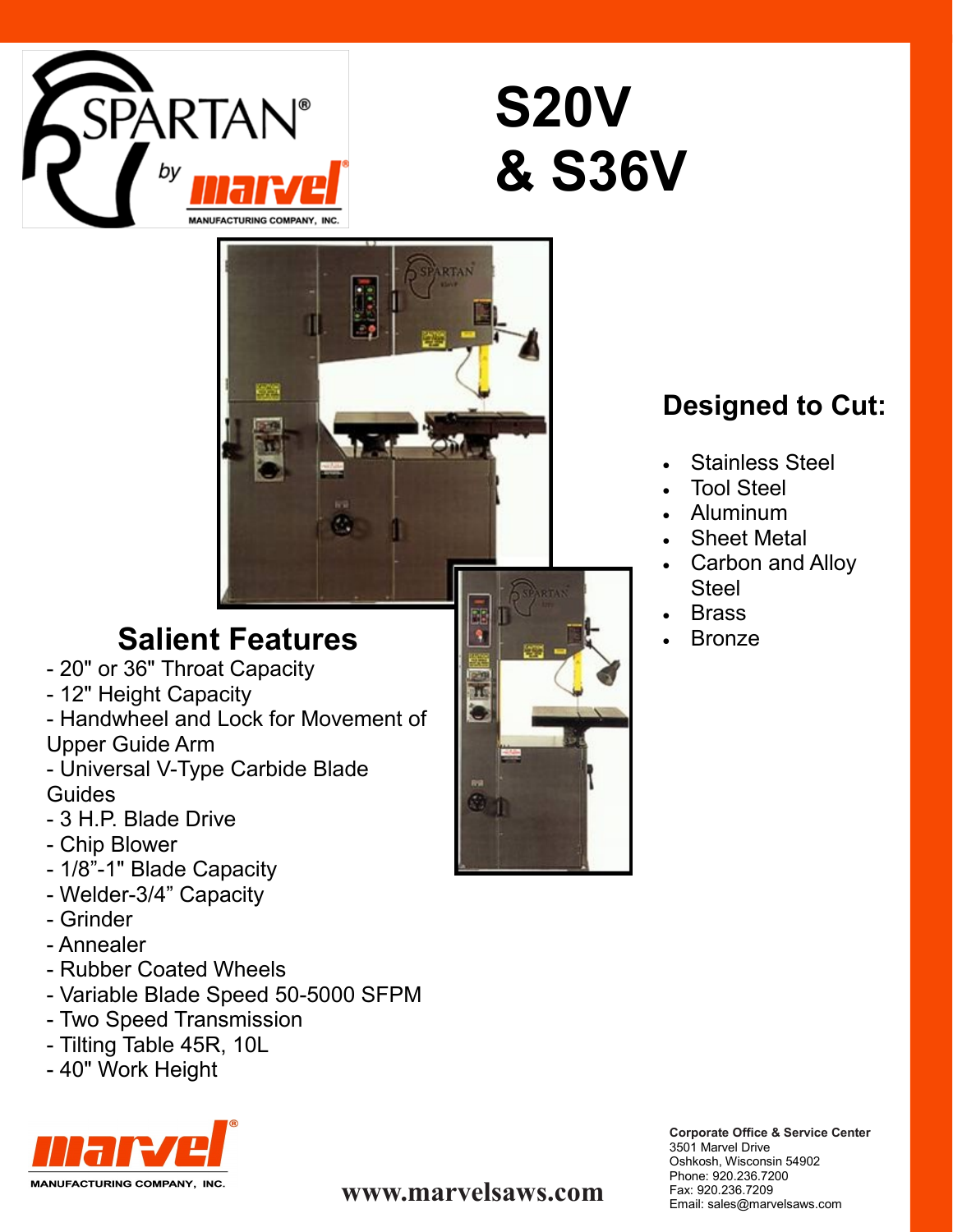

# **Blade Wheels**

Two balanced cast iron blade wheels (based on the 36" machine) are preloaded with ball bearing hubs to assure long life even when running at high speeds. The rubber crowned tire mounted on each wheel pressures the blade's tooth set.



#### **Blade Welder**

The column mounted welder allows for making cut-to-length blades from coil stock, saving on blade cost, as well as allowing for internal cuts. The blade welder has a capacity of 3/4", and with the annealer, grinder, and blade shear, complete blades can be made quickly and easy.



95

#### **Blade Speed**

Blade speeds are adjustable 50-415 & 550-5000 SFPM ft./min. and are read out on an electric tachometer. The dual range transmission and variable pulley provide high torque and superior speed control and are powered by a 3 H.P. motor.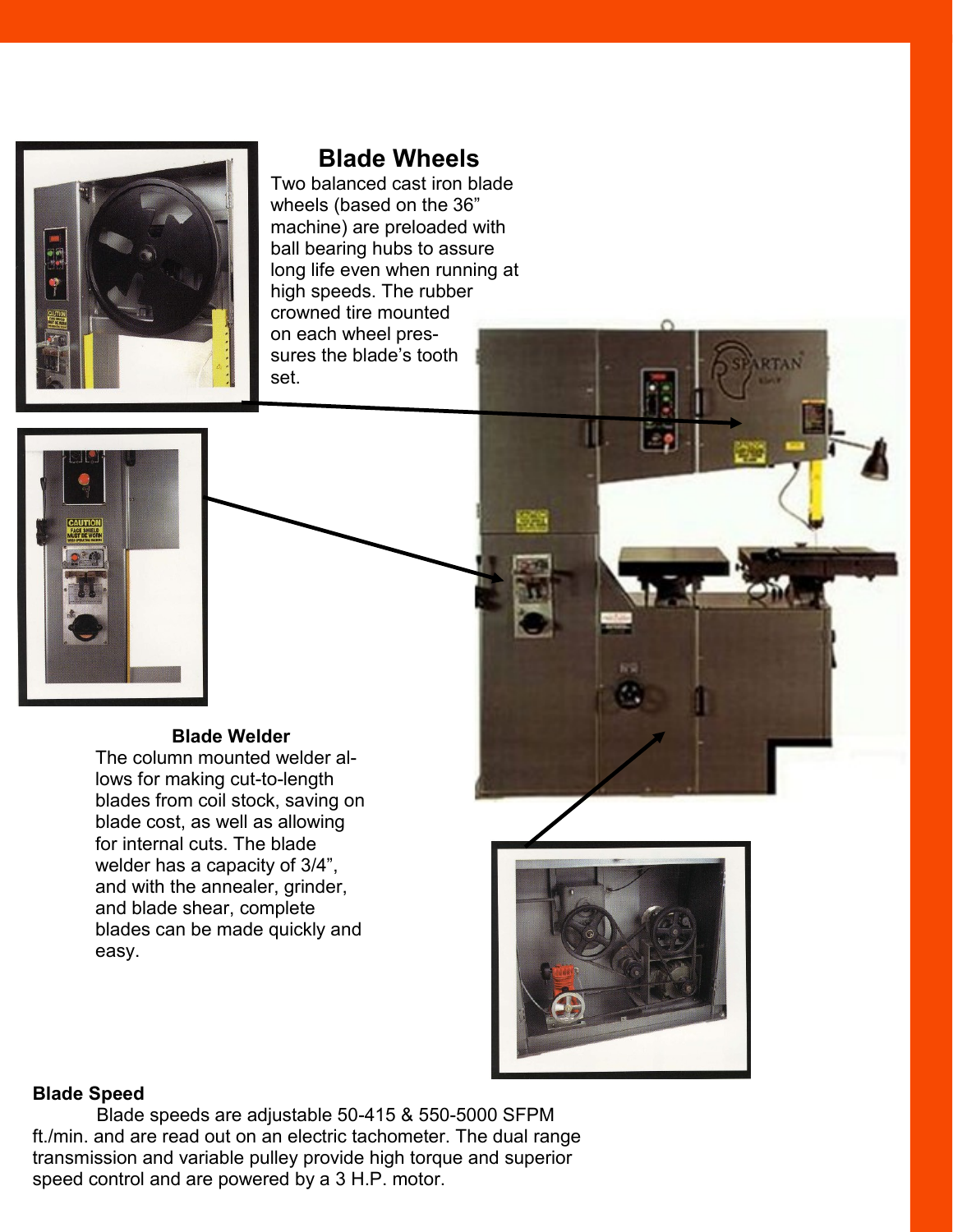### **Blade Tension**

The manual blade tension has a blade tension indicator for adjusting to the proper tension on varying width blades. The blade tension hand wheel makes blade take-up easy while the tension indicator assures that the correct blade tension is achieved on varying blade widths up to 1".





# **Blade Guides**

The universal V-Type carbide blade guides have an adjustable back up to accommodate blade sizes from 1/8"-1". This eliminates the need to change blade guides for varying widths of blades. A post elevation hand wheel and lock make guide arm positioning fast and easy to a maximum height of 12".

### **Cast Iron Table**

The cast iron table capable of supporting up to 800 lbs. can tilt 45 degrees to the right and 10 degrees to the left. Table size 23-1/2" x 27 1/2" with a 17-1/2" x 27-1/2" auxiliary table standard on the 36" machine. Table height is 40"